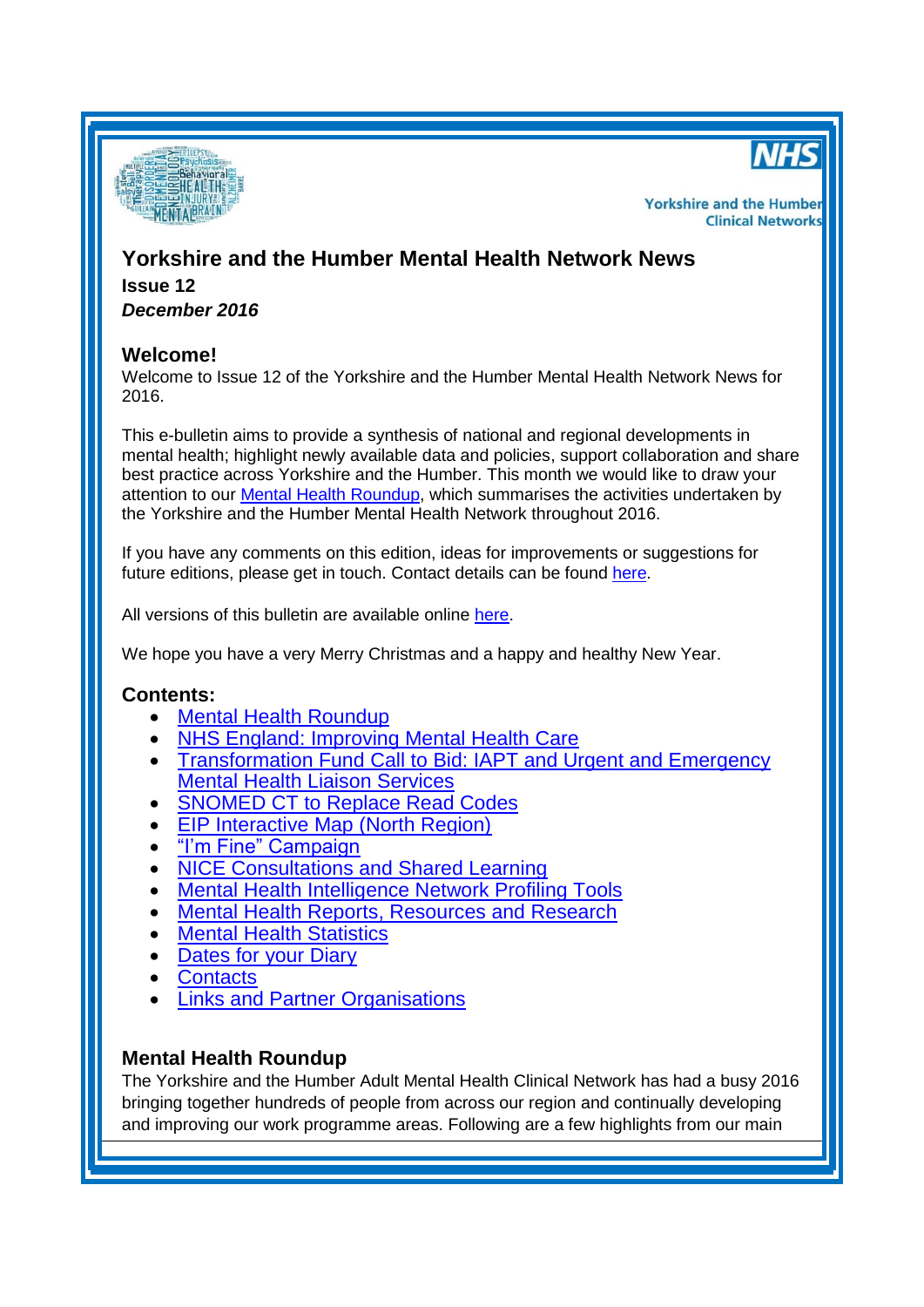areas of focus. Alongside the areas outlined below we have also continued to work closely with Mental Health Commissioners and with colleagues in NHS England and Public Health England (PHE) to ensure robust interfaces throughout the wider healthcare system.

**Early Intervention in Psychosis (EIP)**: The Clinical Network, in partnership with IRIS, has established an EIP Network for the Yorkshire and the Humber region. The Network has met 3 times in 2016 and the meetings have covered various topics including key concerns for implementing the access and waiting times standards; prescribing for people with first episode psychosis, CBTp training, and At Risk Mental State (ARMS). The Network focusses on linking professionals and services together across the region to ensure the delivery of optimal care for service users. To find out more about our work in EIP click [here.](http://www.yhscn.nhs.uk/mental-health-clinic/mental-health-network/EIP.php)

**Improving Access to Psychological Therapies (IAPT):** The **IAPT Providers' Network** has continued to grow and meet regularly throughout 2016. The Providers' Network is now representative of all 23 CCG areas in Yorkshire and the Humber and has proved to be so popular that the half day format of the meetings has now been extended to a full day. The Providers' Network has also established strong links with the Practice Research Network, Health Education England and the National IAPT Team and attendees continue to benefit from sharing service experiences.

In terms of additions to the IAPT work programme in 2016 the Clinical Network has established a **Senior PWP Network**, which met for the first time in October 2016 and was attended by 27 Senior PWP representatives from across the region. The Clinical Network has also established two online forums to allow IAPT Providers and Senior PWPs to continue to connect and share best practice between Network meetings.

Lastly, the Clinical Network has worked closely with the **Intensive Support Team** (IST) to host 5 learning events for Yorkshire and the Humber Providers and Commissioners. These included 3 data analysis workshops, a recovery workshop and a demand and capacity workshop. Further IST learning events will take place in 2017.

To find out more about our work in IAPT click [here.](http://www.yhscn.nhs.uk/mental-health-clinic/mental-health-network/IAPT.php)

**Liaison Mental Health (LMH)**: Throughout the Spring of 2016 the Clinical Network worked closely with Providers and Commissioners to conduct an All Ages Liaison Mental Health Services Scoping Questionnaire. The purpose of the scoping work was to support CCG commissioners and services to reach CORE 24 standards by 2020 by understanding what exists currently, find where gaps exist across the region in terms of service provision, and identify where there are areas of good practice that can be shared as exemplars.

Following the completion of the scoping questionnaire by Providers and Commissioners the Clinical Network produced service reports containing a summary of the information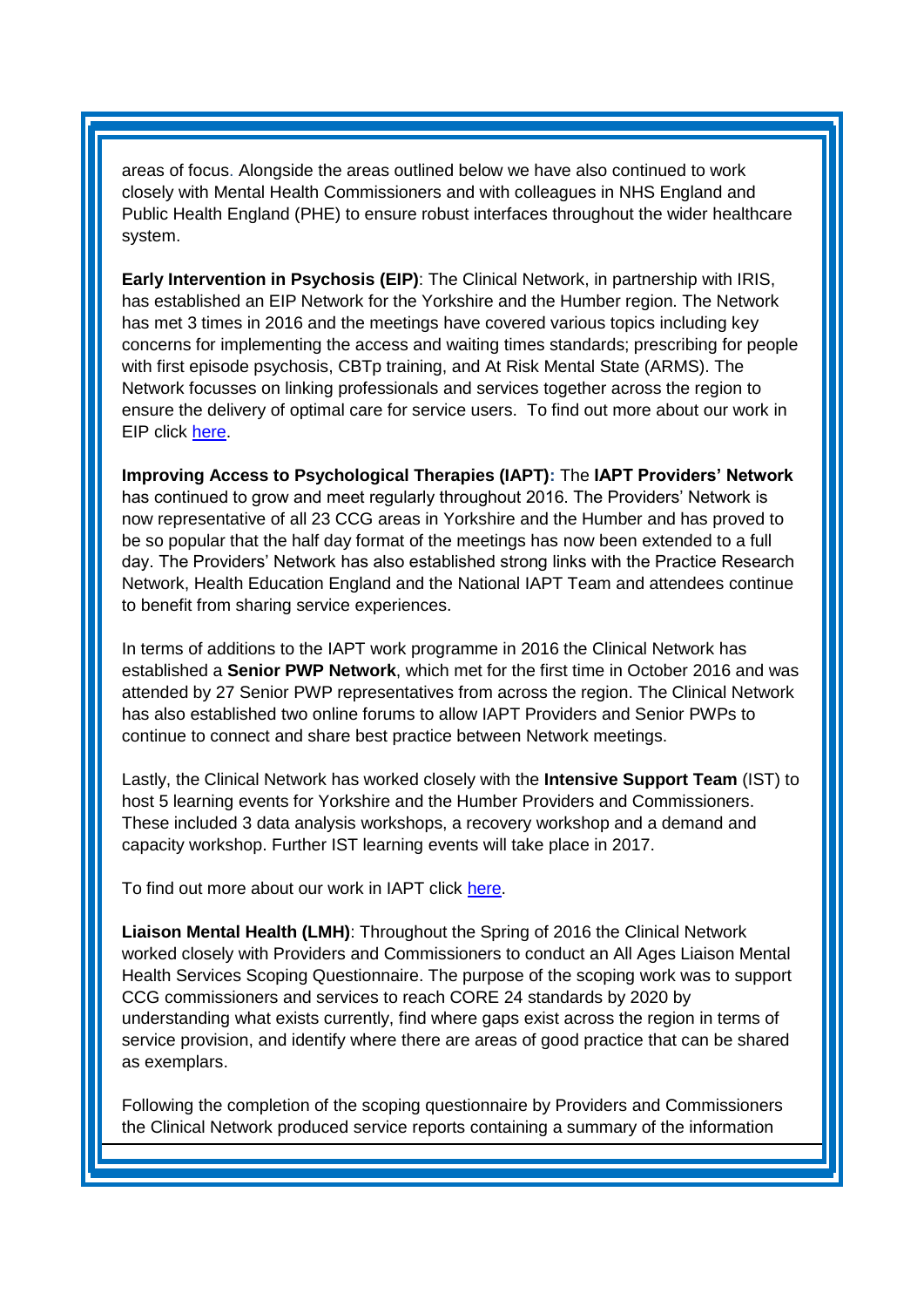provided in the survey with an indication of the likelihood of the service to reach the CORE 24 standards by 2020.

The Clinical Network also established an LMH Network, which met for the first time in December 2016. The meeting focussed on the baseline position of services in the region and featured a workshop session for services to develop their local vision for liaison. It is intended that the LMH Network meets quarterly going forwards. To find out more about our work in LMH click [here.](http://www.yhscn.nhs.uk/mental-health-clinic/mental-health-network/LMH.php)

**Urgent & Emergency Mental Health Care/Crisis Care**: The Clinical Network has continued to interface with Crisis Care Concordat groups from across the region, feeding into the development of action plans and sharing best practice. The Clinical Network has also conducted a thematic analysis of all Crisis Care Concordat Action Plans and mapped common themes and issues for review by all stakeholders. To find out more about our work in Crisis Care click [here.](http://www.yhscn.nhs.uk/mental-health-clinic/mental-health-network/CrisisCare.php)

## **Thank you to everyone who has contributed to our work throughout 2016 and here's to an even more productive 2017!**

## <span id="page-2-0"></span>**NHS England: Improving Mental Health Care**

NHS England has set out plans for [improving mental health care.](https://www.england.nhs.uk/mentalhealth/2016/11/26/improving-mh/) The plans include a new recommended waiting time standard for people attending A&E in mental health crisis. The standard will ensure that anyone attending A&E, or who is on a hospital ward, and experiencing mental health crisis should be seen by a specialist mental health professional within an hour of being referred and within four hours they should have been properly assessed. Additionally, £40million is to be allocated to fund new specialist community mental health services for mums in the perinatal period.

# <span id="page-2-1"></span>**Transformation Fund Call to Bid: IAPT and Urgent and Emergency Mental Health Liaison Services**

To support the implementation of the Five Year [Forward](https://www.england.nhs.uk/ourwork/futurenhs/) View NHS England has created a transformation fund. Part of this transformation funding has been allocated to enable local areas to deliver on key ambitions identified by the Mental Health [Taskforce.](https://www.england.nhs.uk/mentalhealth/taskforce/)

Using the Best Possible Value Framework approach, as outlined in the Planning Guidance for 2017-2019, a single co-ordinated application process to assess all transformation investment decisions will be run via Sustainability and [Transformation](https://www.england.nhs.uk/ourwork/futurenhs/deliver-forward-view/stp/) Plan [Footprints](https://www.england.nhs.uk/ourwork/futurenhs/deliver-forward-view/stp/) (STPs).

The mental health interventions for which transformation funding is available are:

- Improving Access to Psychological Therapies (Integrated IAPT)
- [Mental](https://www.england.nhs.uk/wp-content/uploads/2016/12/mental-health-call-to-bid.pdf) Health Call to Bid
- Mental Health [Application](https://www.england.nhs.uk/wp-content/uploads/2016/12/tf-mental-health-app-form-part-a-iapt.docx) Form Part A
- Urgent & Emergency Mental Health Liaison Services for Adults and Older Adults
- [Mental](https://www.england.nhs.uk/wp-content/uploads/2016/12/mental-health-call-to-bid.pdf) Health Call to Bid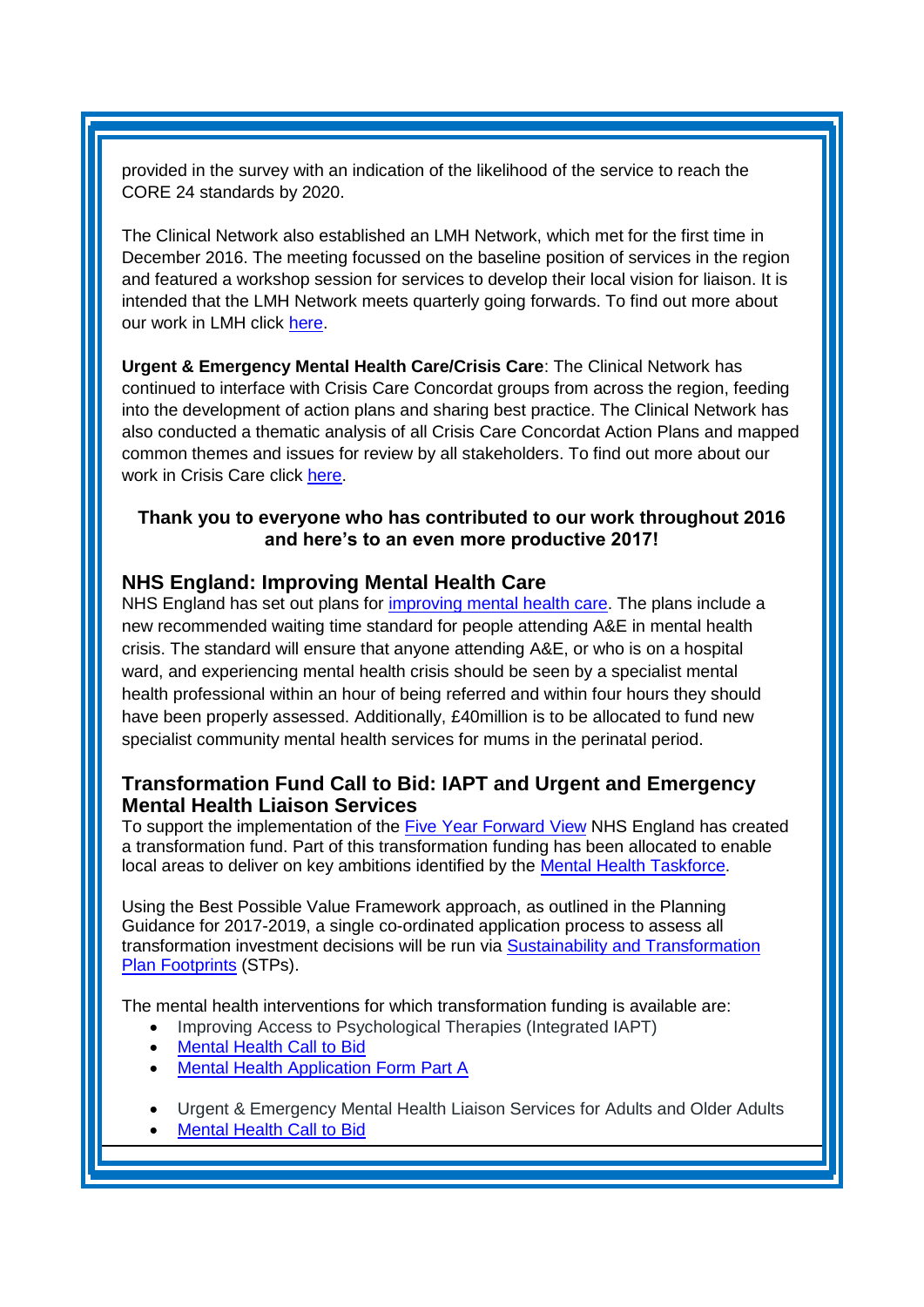#### Mental Health [Application](https://www.england.nhs.uk/wp-content/uploads/2016/12/tf-mental-health-app-form-part-b-uec.docx) Form Part B

#### <span id="page-3-0"></span>**SNOMED CT to Replace Read Codes**

SNOMED CT is the clinical vocabulary chosen to replace Read Codes within the NHS. Coded information that is currently received from GP systems in Read codes will change to SNOMED CT and CCGs need to be ready for this. The change to SNOMED CT must be adopted by all general practice service providers before 1 April 2018. This will affect those who add or extract data to or from clinical systems. NHS Digital [has produced](http://links.nhs.mkt5643.com/ctt?kn=14&ms=NTI5NzI5MDAS1&r=MTU0Mzg0MDU0NDY0S0&b=0&j=MTA2MjQ0Njg4MQS2&mt=1&rt=0)  [a briefing note for CCGs explaining what CCGs can do in advance,](http://links.nhs.mkt5643.com/ctt?kn=14&ms=NTI5NzI5MDAS1&r=MTU0Mzg0MDU0NDY0S0&b=0&j=MTA2MjQ0Njg4MQS2&mt=1&rt=0) with links to further information, [monthly webinars from 5 January](http://links.nhs.mkt5643.com/ctt?kn=8&ms=NTI5NzI5MDAS1&r=MTU0Mzg0MDU0NDY0S0&b=0&j=MTA2MjQ0Njg4MQS2&mt=1&rt=0) 2017, discussion groups, and training. [A](http://links.nhs.mkt5643.com/ctt?kn=19&ms=NTI5NzI5MDAS1&r=MTU0Mzg0MDU0NDY0S0&b=0&j=MTA2MjQ0Njg4MQS2&mt=1&rt=0)  [workshop will also be taking place in February.](http://links.nhs.mkt5643.com/ctt?kn=19&ms=NTI5NzI5MDAS1&r=MTU0Mzg0MDU0NDY0S0&b=0&j=MTA2MjQ0Njg4MQS2&mt=1&rt=0)

## <span id="page-3-1"></span>**EIP Interactive Map (North Region)**

The NHS England North Region has developed an EIP interactive map that sets out the location of each EIP team. Where the team have confirmed details contact numbers, addresses and referral options have also been included. Teams can provide updates to the North Region by contacting [ENGLAND.mentalhealth-North@nhs.net.](mailto:ENGLAND.mentalhealth-North@nhs.net)

## **"I'm Fine" Campaign**

The Mental Health Foundation has commissioned a study of 2000 adults and found that the average adult will say "I'm fine" 14 times a week, though just 19% really mean it. The survey also found that men are more than twice as likely to be dishonest to others when it comes to their emotions, with 22% admitting they always lie about how they feel, compared to 10% of women. Women, however, are more likely to be hurt emotionally: 41% of women have regretted opening up to someone in the past, compared to 29% of men.

The Mental Health Foundation has launched an 'I'm Fine' campaign to encourage people to open up about mental health and 'bring back meaning' to daily conversations.

Find out more about the "I'm Fine" campaign [here.](https://www.mentalhealth.org.uk/get-involved/im-fine)

## <span id="page-3-2"></span>**NICE Consultations and Shared Learning**

NICE have recently released a Consultation for:

 **Eating Disorders - [Recognition and Treatment: Draft Guidance Consultation](https://www.nice.org.uk/guidance/indevelopment/gid-cgwave0703/consultation/html-content)**. The closing date for comments is 20 January 2017.

NICE have recently released a new Quality Standard:

**[Mental Wellbeing and Independence for Older People](https://www.nice.org.uk/guidance/qs137)** (QS137).

The quality standard covers interventions to maintain and improve mental wellbeing and independence of people aged 65 or older. It also outlines how to identify those at risk of a decline and describes high-quality care in priority areas for improvement.

NICE have also recently released a new Guideline:

 **[Coexisting Severe Mental Illness and Substance Misuse: Community](https://www.nice.org.uk/guidance/ng58)  [Health and Social Care Services](https://www.nice.org.uk/guidance/ng58)** (NG58).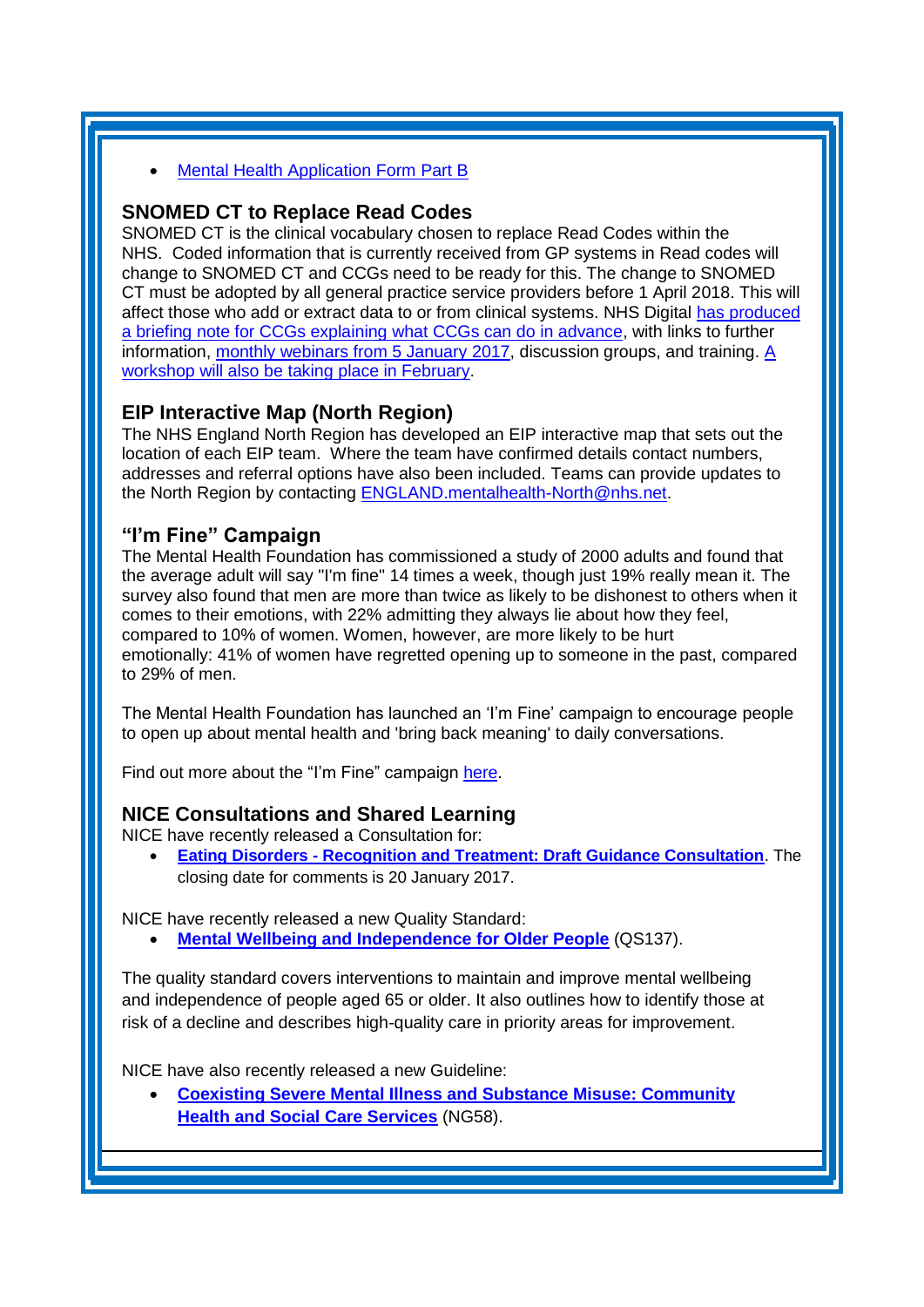The guideline covers how to improve services for people aged 14 and above who have been diagnosed as having coexisting severe mental illness and substance misuse. The guideline is aimed at commissioners and providers including those working in primary care; staff working in all services who come into contact with this group, the criminal justice system, voluntary and community sector organisations and people aged 14 and above diagnosed as having coexisting severe mental illness and substance misuse and who live in the community, their families and carers.

Lastly NICE have released two Surveillance Reports:

- **[Coexisting Severe Mental Illness \(psychosis\) and Substance Misuse:](https://www.nice.org.uk/guidance/cg120/resources/surveillance-report-2016-coexisting-severe-mental-illness-psychosis-and-substance-misuse-assessment-and-management-in-healthcare-settings-2011-nice-guideline-cg120-2726441821/chapter/Surveillance-decision?utm_source=Surveillance+report+alerts&utm_campaign=45605d4d7c-EMAIL_CAMPAIGN_2016_12_16&utm_medium=email&utm_term=0_e232b91fb2-45605d4d7c-169540553)  [Assessment and Management in Healthcare Settings](https://www.nice.org.uk/guidance/cg120/resources/surveillance-report-2016-coexisting-severe-mental-illness-psychosis-and-substance-misuse-assessment-and-management-in-healthcare-settings-2011-nice-guideline-cg120-2726441821/chapter/Surveillance-decision?utm_source=Surveillance+report+alerts&utm_campaign=45605d4d7c-EMAIL_CAMPAIGN_2016_12_16&utm_medium=email&utm_term=0_e232b91fb2-45605d4d7c-169540553)** (CG120). Surveillance decision: NICE has decided not to update this guideline at this time.
- **[Psychosis and Schizophrenia in Children and Young People: Recognition](https://www.nice.org.uk/guidance/cg155/resources/surveillance-report-2016-psychosis-and-schizophrenia-in-children-and-young-people-recognition-and-management-2013-nice-guideline-cg155-2674146925/chapter/Surveillance-decision?utm_source=Surveillance+report+alerts&utm_campaign=45605d4d7c-EMAIL_CAMPAIGN_2016_12_16&utm_medium=email&utm_term=0_e232b91fb2-45605d4d7c-169540553)  [and Management](https://www.nice.org.uk/guidance/cg155/resources/surveillance-report-2016-psychosis-and-schizophrenia-in-children-and-young-people-recognition-and-management-2013-nice-guideline-cg155-2674146925/chapter/Surveillance-decision?utm_source=Surveillance+report+alerts&utm_campaign=45605d4d7c-EMAIL_CAMPAIGN_2016_12_16&utm_medium=email&utm_term=0_e232b91fb2-45605d4d7c-169540553)** (CG155). Surveillance decision: NICE has decided not to update this guideline at this time.

These reports provide a summary of new evidence published related to a guideline and provide an in depth commentary on a selection of this evidence. They include the decision that NICE has taken about the need to update the relevant clinical guideline in light of new evidence.

## <span id="page-4-0"></span>**Mental Health Intelligence Network Profiling Tools**

The Mental Health Intelligence Network (MHIN) have been conducting further developments on their suite of mental health profiling tools:

The **[Common Mental Health Disorders \(CMHD\) Profiling Tool](http://fingertips.phe.org.uk/profile-group/mental-health/profile/common-mental-disorders)** has received several updates including:

- Six Quarter 1 2016/17 IAPT CCG indicators have been updated (five indicators in the services domain and one in the quality and outcomes domain).
- Three QOF indicators have been updated with 2015/16 data.
- One indicator using GP patient survey has been updated with 2015/16 data.
- Two indicators using adult social care survey data have been updated with 2015/16 data.

The **[Crisis Care Profiling Tool](https://fingertips.phe.org.uk/profile-group/mental-health/profile/crisis-care)** has also received several updates including:

- Six indicators in the Understanding Need domain have been updated.
- Four QOF indicators have been updated with 2015/16 data.
- Two indicators using GP patient survey have been updated with 2015/16 data.
- Two indicators in the Access to Support domain have been updated.

The **[Severe Mental Health \(SMI\) Profiling Tool](http://fingertips.phe.org.uk/profile-group/mental-health/profile/severe-mental-illness)** has received extensive updates and amendments. Click [here](http://fingertips.phe.org.uk/profile-group/mental-health/profile/severe-mental-illness) to read more.

Finally, the **[Suicide Prevention Profiling Tool](http://fingertips.phe.org.uk/profile-group/mental-health/profile/suicide)** has also received updates and will now allow the generation of pdf profiles for County/Upper Tier Local Authority geographies.

## <span id="page-4-1"></span>**Mental Health Reports, Resources and Research**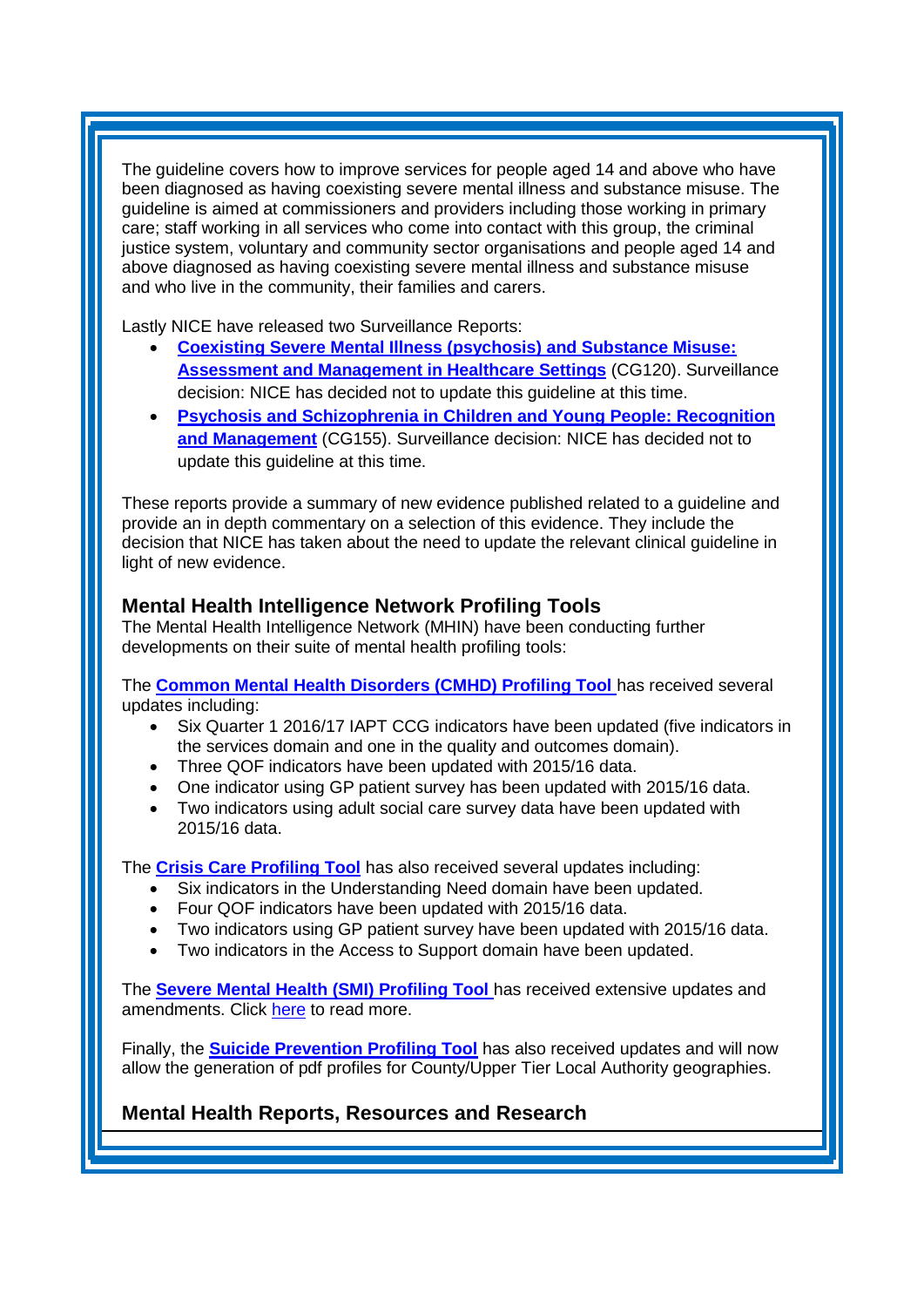#### **Reports**

Public Health England has published two reports: [The Mental Health of Children and](https://www.gov.uk/government/publications/improving-the-mental-health-of-children-and-young-people)  [Young People in England](https://www.gov.uk/government/publications/improving-the-mental-health-of-children-and-young-people) and [The Mental Health of Children and Young People in](https://www.gov.uk/government/news/new-report-looks-at-the-mental-health-of-children-in-london)  [London.](https://www.gov.uk/government/news/new-report-looks-at-the-mental-health-of-children-in-london) The first report outlines the case for investment in mental health and summarises the evidence of what works to improve mental health and wellbeing among children and young people. The second document provides specific support to London commissioners to take action in improving the mental health of children and young people.

The East Midlands Mental Health Clinical Network Parity of Esteem Clinical Lead, Dr Sohrab Panday, has recently launched [Parity of Esteem: Overview and Report; Improving](http://www.emsenate.nhs.uk/downloads/documents/Parity_Report_SinglePages_Web.pdf)  [the Physical Health of People with Serious Mental Illness in the East Midlands.](http://www.emsenate.nhs.uk/downloads/documents/Parity_Report_SinglePages_Web.pdf) The report brings together an accessible evidence base to assist clinicians, commissioners and managers to turn the tide on the lack of parity between physical and mental health and improve outcomes for patients with mental health problems.

The House of Commons Health Committee has published [Suicide Prevention: Interim](http://www.parliament.uk/business/committees/committees-a-z/commons-select/health-committee/news-parliament-20151/suicide-prevention-report-published-16-17/)  [Report Fourth Report of Session 2016–17.](http://www.parliament.uk/business/committees/committees-a-z/commons-select/health-committee/news-parliament-20151/suicide-prevention-report-published-16-17/) A full report will follow next year, once the strategy has been published and witnesses have been invited to give their views. However, the interim report aims to outline emerging themes for consideration in the Government's suicide prevention strategy.

The Howard League for Penal Reform and the Centre for Mental Health have published [Preventing Prison Suicide.](http://www.centreformentalhealth.org.uk/news/2016-becomes-worst-year-ever-recorded-for-suicides-in-prisons) The report finds that the recent rise in the number of prison suicides has coincided with cuts to staffing and budgets and a rise in the number of people in prison.

St Mungo's has published [Stop the Scandal: The Case for Action on Mental Health and](http://www.mungos.org/documents/7430/7430.pdf?utm_source=The%20King%27s%20Fund%20newsletters&utm_medium=email&utm_campaign=7768640_NEWSL_HWBB%202016-12-05&dm_i=21A8,4MIBK,FLWQCU,HAIXR,1)  [Rough Sleeping.](http://www.mungos.org/documents/7430/7430.pdf?utm_source=The%20King%27s%20Fund%20newsletters&utm_medium=email&utm_campaign=7768640_NEWSL_HWBB%202016-12-05&dm_i=21A8,4MIBK,FLWQCU,HAIXR,1) This report investigates how national and local governments and the NHS can build effective services to improve access to mental health services for people sleeping rough. The report is based on evidence from people with a history of rough sleeping and aims to enable services to reduce barriers to engagement.

#### **Resources**

The Mental Health Foundation has published [Fundamental Facts About Mental Health](http://www.mentalhealth.org.uk/publications/fundamental-facts-about-mental-health-2016)  [2016.](http://www.mentalhealth.org.uk/publications/fundamental-facts-about-mental-health-2016) This useful handbook considers all aspects of mental health since the publication the 2014 Adult Psychiatric Morbidity Survey and aims to to provide guidance as to how, both individually and collectively; we can improve mental health in our society.

#### **Research**

The Centre for Mental Health has published [Meeting The Need: What Makes a 'Good'](https://www.centreformentalhealth.org.uk/meeting-the-need)  [Joint Strategic Needs Assessment \(JSNA\) for Mental Health or Dementia?](https://www.centreformentalhealth.org.uk/meeting-the-need) The research, which is based on findings from five local councils across England, outlines how mental health needs assessments can prompt concerted action to improve wellbeing and life chances in local communities and indicates that JSNAs for mental health and dementia can help to direct investment, to improve services and to help local agencies work together more effectively.

## <span id="page-5-0"></span>**Mental Health Statistics**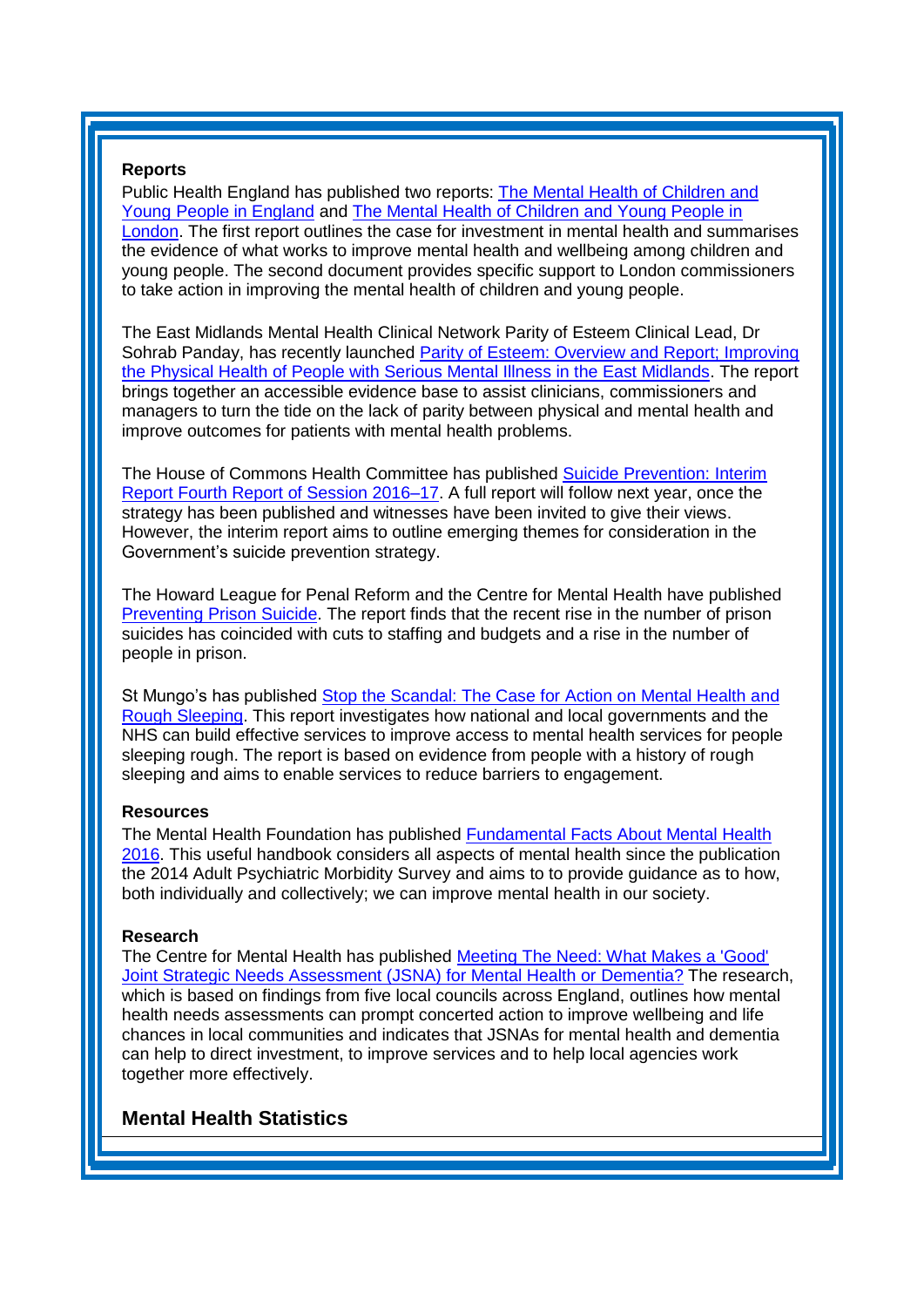The following statistics have recently been released please click on the links to review further:

- **[Children and Young People's Health Services Monthly Statistics](https://www.gov.uk/government/statistics/children-and-young-peoples-health-services-monthly-statistics-april-to-june-2016)** April to June 2016
- **[Health and Care of People with Learning Disabilities](https://www.gov.uk/government/statistics/health-and-care-of-people-with-learning-disabilities-2014-to-2015)** Experimental Statistics, 2014/15
- **Improving Access to Psychological Therapies Report** September 2016 Final, October 2016 Provisional and Quarter 1 2016/17.
- **[Inpatients Formally Detained in Hospitals Under the Mental Health Act 1983](http://www.content.digital.nhs.uk/catalogue/PUB22571)  [and Patients Subject to Supervised Community Treatment](http://www.content.digital.nhs.uk/catalogue/PUB22571)** - 2015/16, Annual Figures
- **[Learning Disability Services Monthly Statistics](http://www.content.digital.nhs.uk/catalogue/PUB22555)** Commissioner Census (Assuring Transformation), October 2016, Experimental Statistics
- **[Learning Disability Services Monthly Statistics](http://www.content.digital.nhs.uk/catalogue/PUB22843)** Commissioner Census (Assuring Transformation) - November 2016
- **[Mental Health Bulletin](http://www.content.digital.nhs.uk/catalogue/PUB22561)** 2015-16, Annual Report
- **[Out of Area Placements in Mental Health Services](https://www.gov.uk/government/statistics/out-of-area-placements-in-mental-health-services-oct-2016)** October 2016
- **[UK Suicides Registered in 2015](https://www.ons.gov.uk/releases/uksuicidesregisteredin2015)**

## <span id="page-6-0"></span>**Dates for your Diary**

- Thursday 19 January 2017, 09:30-12:00, **Yorkshire and the Humber Senior PWP Network**, Novotel, Leeds.
- Wednesday 1 February 2017, 10:00-15:30, **Yorkshire and the Humber IAPT Providers Network**, The Met Hotel, Leeds.
- Thursday 2 March 2017, 09.30-12.30, **EIP Demand and Capacity Workshop**, Oxford Place Centre, Leeds.
- Thursday 2 March 2017, 13:30-16:30, **Yorkshire and the Humber EIP Network**, Oxford Place Centre, Leeds.

**If you would like to attend, or require further information, please email [sarah.wood1@nhs.net](mailto:sarah.wood1@nhs.net)**

 **SafeTALK Course**, which aims to teach participants four basic steps to recognise if someone is having thoughts of suicide and how to connect them with resources that can help. Available on various dates throughout 2016.

#### **For further information, and to check course availability, email: [wdu@york.gov.uk](mailto:wdu@york.gov.uk) or visit the website [here.](http://www.yorkworkforcedevelopment.org.uk/)**

 Thursday 12 January 2017, 13:00-16:00, **Self Harm and Suicide: Using Routine Data and Collaboration to Increase Awareness and Aid Prevention**, Innovation Centre, York Science Park, University of York. To book your place email: [spsw-mrc@york.ac.uk.](mailto:spsw-mrc@york.ac.uk) NB: There is a cost to attend this event.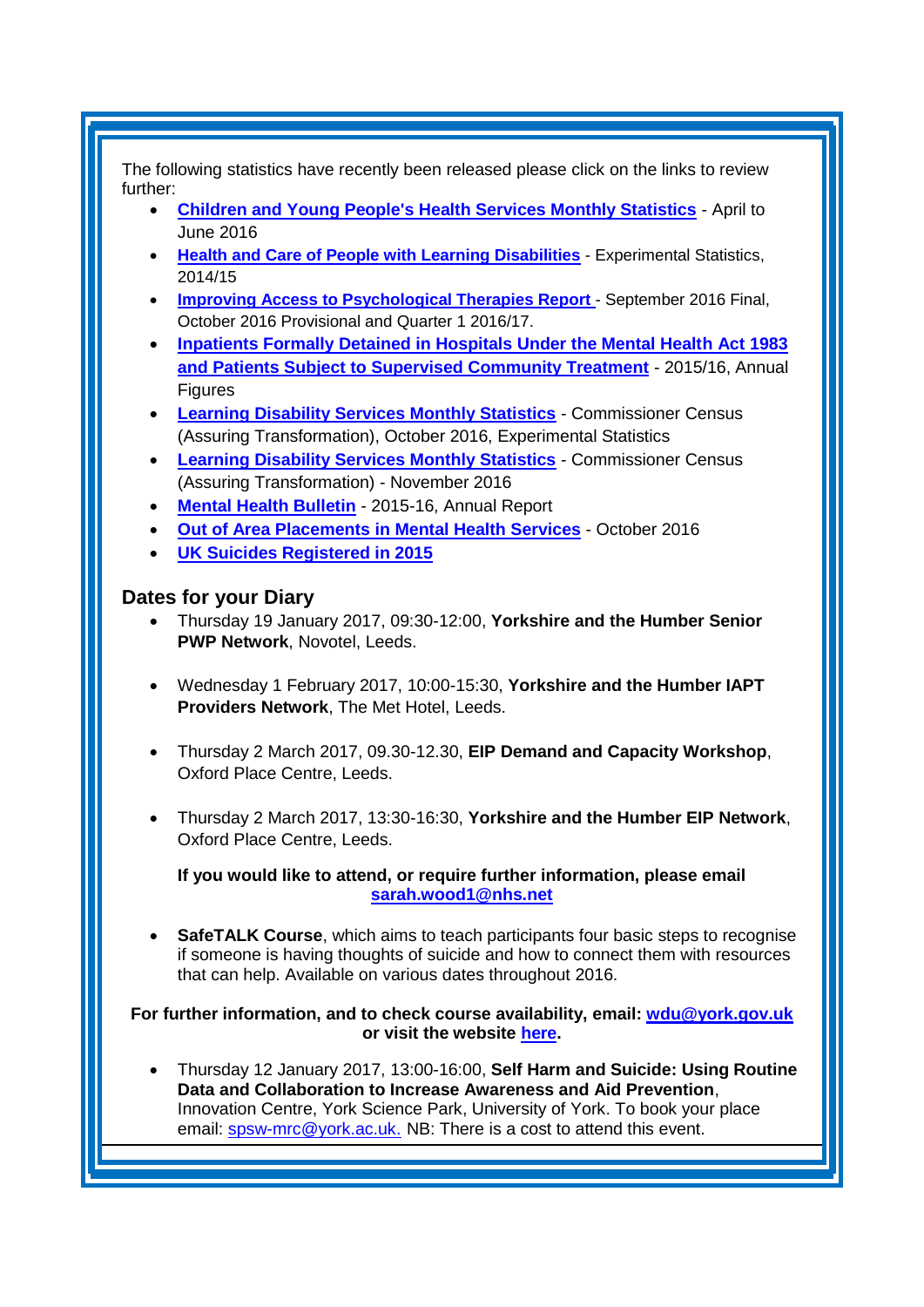- Tuesday 24 January 2017, All Day, **IAPT National Networking Forum**, Birmingham City Football Ground, Birmingham. To book your place click [here.](http://www.iapt-nnf.co.uk/booking/index/57/?utm_source=SBK%20Healthcare&utm_medium=email&utm_campaign=7571577_1701PT%201st%20email&dm_i=1SB0,4IA9L,NDG0NR,GO71G,1) NB: The event now features a workshop on veterans' mental health. There is a cost to attend this event.
- Thursday 26 January 2017, 09:30-16:00 and Thursday 2 February 2017, 09:30- 16:00, **Personal Health Budgets Continuing Healthcare 2 Day Masterclass**, DoubleTree by Hilton Hotel, Granary Wharf, 2 Wharf Approach, Leeds, LS1 4BR. To book your place click [here](https://www.events.england.nhs.uk/nhsengland/frontend/reg/thome.csp?pageID=86325&eventID=386&eventID=386&CSPCHD=000004000000Gd6an9QnqdBp9WB5qX4yANw1n5JpHFS01hMMeD) using password CHC Masterclass 2016.
- Thursday 23 February 2017, 10:00-17:00, **Towards Zero Suicide Preventing Suicide, Saving Lives**, The Studio, Birmingham. To book your place click [here.](http://www.healthcareconferencesuk.co.uk/event/1224/book) NB: There is a cost to attend this event.
- Tuesday, 28 February 2017, 09:00-12:00, **Westminster Health Forum Keynote Seminar: Priorities for Mental Health Services and Delivering the Five Year forward view for Mental Health**, Central London. To book your place click [here.](http://www.westminsterforumprojects.co.uk/forums/book_event.php?eid=1301) NB: There is a cost to attend this event.
- Thursday 2 March 2017, 09:30-16:00, **Outcomes Based Accountability: An Introduction for Adults Services**, Kingswood Suite, Wakefield Town Hall, Wakefield. To request a booking form email [Ian Copley.](mailto:icopley@wakefield.gov.uk)
- Wednesday 15 and Thursday 16 March 2017, **New Savoy 10th Anniversary Conference Psychological Therapies**, Millennium Conference Centre, London. To book your place click [here.](http://www.healthcareconferencesuk.co.uk/conf/uploads/brochures/1210_20161216-123927_Psychological_Therapies_2017.pdf) NB: There is a significant cost to attend this event.
- Thursday 16 March 2017, **Mental Health: Forward Thinking – The Implementation Plan**, The Bridgewater Hall, Manchester. To book your place click [here.](https://www.eventbrite.co.uk/e/mental-health-forward-thinking-the-implementation-plan-registration-28420752235?utm_source=S3+ALL+MH+PAST+OPENS+AND+CLICKS+17%2F11%2F16&utm_medium=email&utm_campaign=S3+OFE+Mental+Health+2017) NB: There is a cost to attend this event.
- Tuesday 13 June 2017, 08:30-17:00, **PWP National Networking Forum**, King Power Stadium, Leicester. To book your place click [here.](http://www.iapt-nnf.co.uk/Home/ViewEvent/62?utm_source=SBK%20Healthcare&utm_medium=email&utm_campaign=7812213_PWP%202017%20call%20for%20speakers&dm_i=1SB0,4NFXX,NDG0NR,HCBR9,1#agenda) NB: There is a cost to attend this event.
- Wednesday 30 August Sunday 3 September 2017, **20th ISPS International Congress in the United Kingdom**, Liverpool (venue to be confirmed). To book your place click [here.](http://www.isps2017uk.org/)
- Wednesday 27 September 2017, 09:30-16:30, **Suicide Bereavement: Looking Forward Instilling Hope**, Manchester (venue to be confirmed). To book your place email [admin@suicidebereavementuk.com.](mailto:admin@suicidebereavementuk.com)